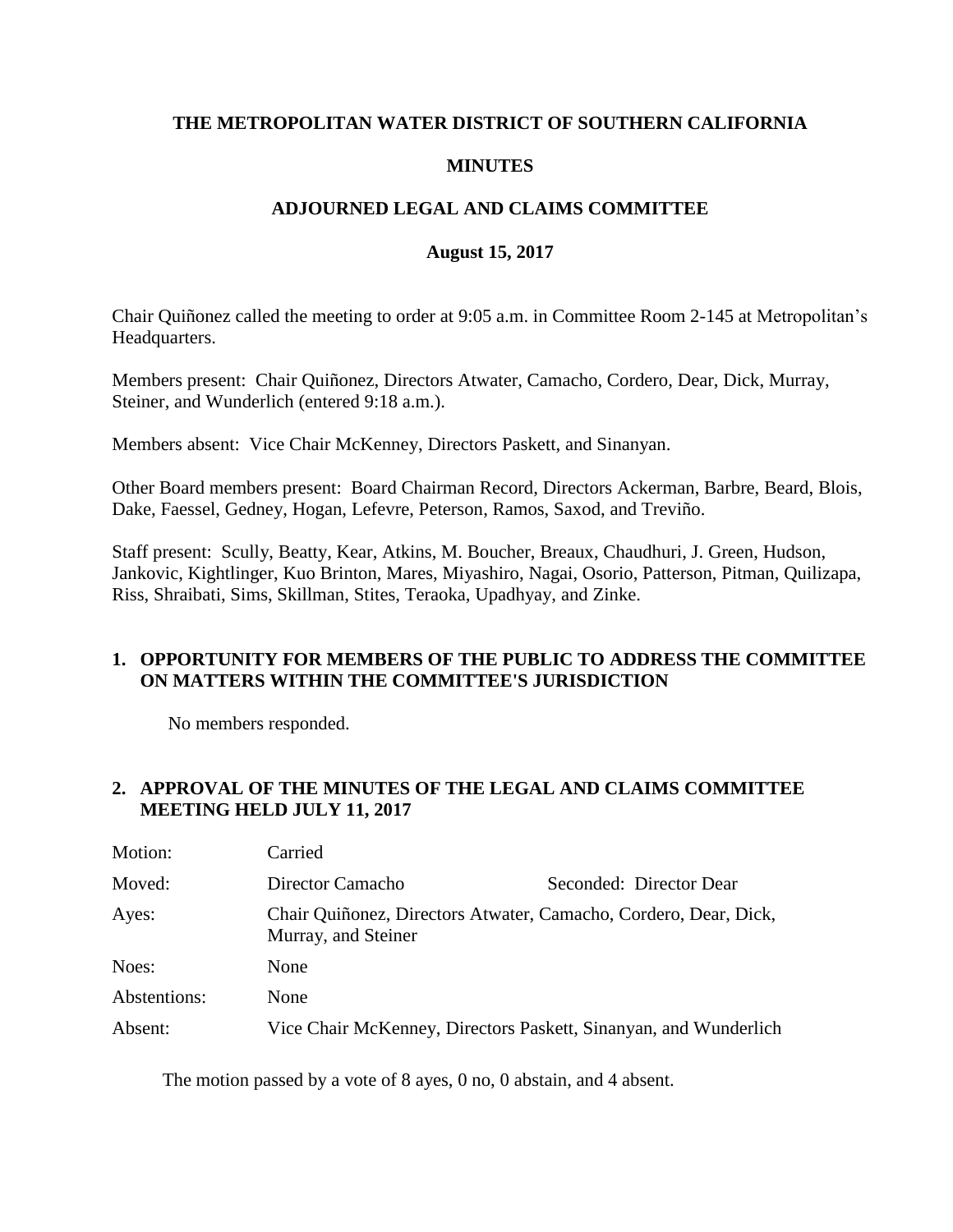## **3. MANAGEMENT REPORTS**

| a. | Subject:      | General Counsel's report of monthly activities.                                                                                                                                                                                                                                                                                                                                                                       |
|----|---------------|-----------------------------------------------------------------------------------------------------------------------------------------------------------------------------------------------------------------------------------------------------------------------------------------------------------------------------------------------------------------------------------------------------------------------|
|    | Presented by: | <b>General Counsel Marcia Scully</b>                                                                                                                                                                                                                                                                                                                                                                                  |
|    |               | General Counsel Marcia Scully updated the Committee on the<br>California WaterFix litigation, the Biological Opinions lawsuits,<br>the Delta Stewardship cases, and the dental clinic claims. She also<br>reported on the Gold King Mine spill.                                                                                                                                                                       |
|    |               | Director Steiner inquired when the statute of limitations would run<br>in the Orange County dental clinic lawsuits. Senior Deputy<br>General Counsel Jill Teraoka responded that because minors are<br>involved, they have up to one year from the date of injury to file a<br>claim and an additional six months after that to file a lawsuit. She<br>noted that Metropolitan has not been served in the litigation. |

## **4. CONSENT CALENDAR ITEMS – ACTION**

| $7 - 5$      | Subject:             |                                                                                         | Adopt CEQA determination and authorize increase of \$100,000 to<br>an amount not to exceed \$300,000 for contract with GeoPentech,<br>Inc. for consulting services; and report on Nevada Environmental<br>Response Trust Site (former Tronox Site) in Henderson, Nevada. |  |
|--------------|----------------------|-----------------------------------------------------------------------------------------|--------------------------------------------------------------------------------------------------------------------------------------------------------------------------------------------------------------------------------------------------------------------------|--|
|              | Presented by:        | None                                                                                    |                                                                                                                                                                                                                                                                          |  |
|              | Motion:              |                                                                                         | Adopt the CEQA determination that the proposed action is not<br>subject to the provisions of CEQA, and                                                                                                                                                                   |  |
|              |                      |                                                                                         | Authorize amendment of the contract for consulting services with<br>GeoPentech, Inc. for the In Re Tronox Incorporated, et al. matter to<br>increase the maximum amount payable by \$100,000 to a maximum<br>amount of \$300,000.                                        |  |
| Moved:       | <b>Director Dick</b> |                                                                                         | Seconded: Director Camacho                                                                                                                                                                                                                                               |  |
| Ayes:        |                      | Chair Quiñonez, Directors Atwater, Camacho, Cordero, Dear, Dick,<br>Murray, and Steiner |                                                                                                                                                                                                                                                                          |  |
| Noes:        | None                 |                                                                                         |                                                                                                                                                                                                                                                                          |  |
| Abstentions: | None                 |                                                                                         |                                                                                                                                                                                                                                                                          |  |
| Absent:      |                      | Vice Chair McKenney, Directors Paskett, Sinanyan, and Wunderlich                        |                                                                                                                                                                                                                                                                          |  |

Chair Quiñonez declared the motion passed by a vote of 8 ayes, 0 no, 0 abstain, and 4 absent.

Director Wunderlich entered the meeting at 9:18 a.m.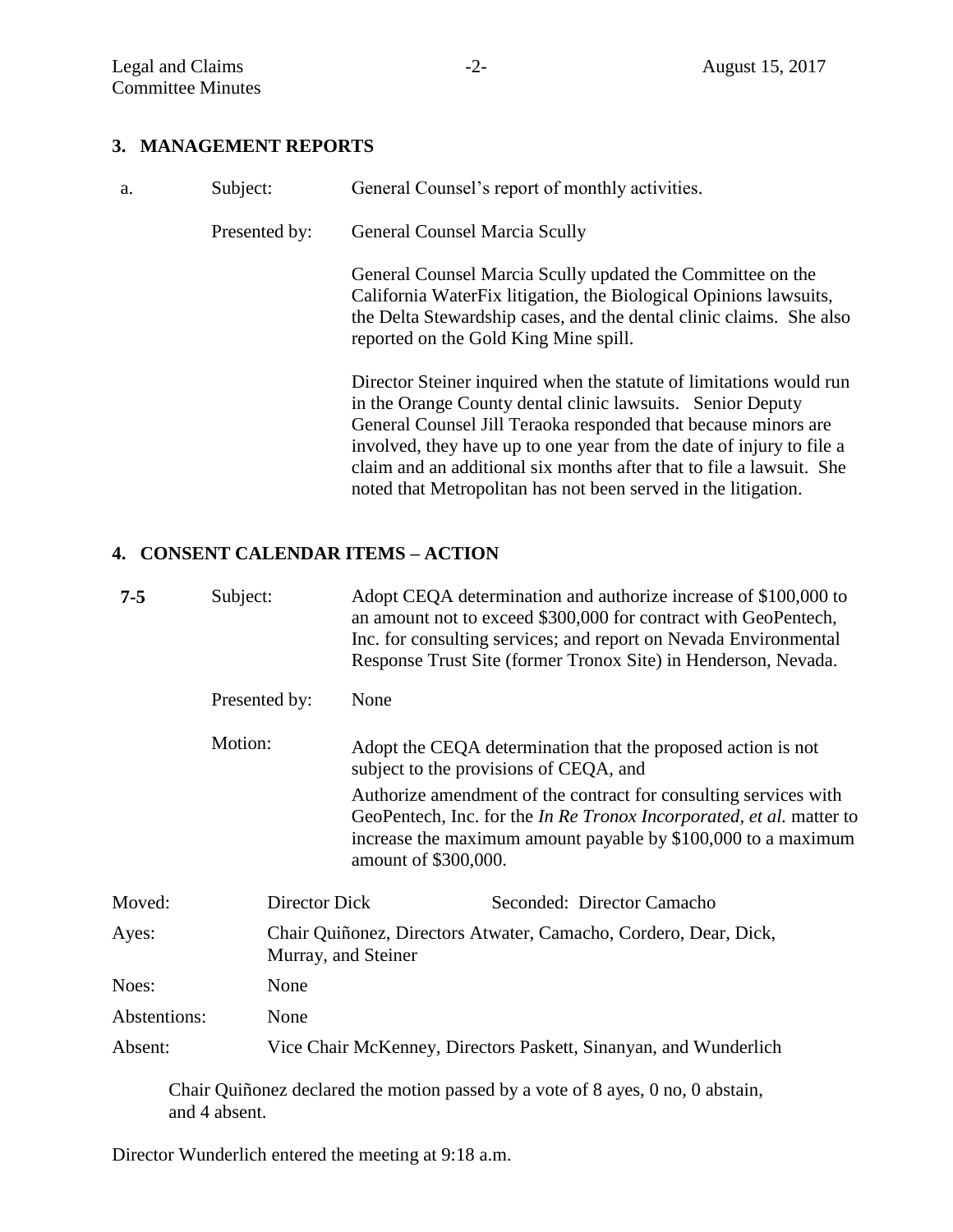### **5. OTHER BOARD ITEMS – ACTION**

None

### **6. BOARD INFORMATION ITEMS**

None

### **7. COMMITTEE ITEMS**

| a. | Subject:      | Report on appellate opinions in <i>Orange County Water District v.</i><br>Alcoa Global Fasteners, Inc., et al., Case No. D070771, and<br>Orange County Water District v. MAG Aerospace Industries, Inc.,<br>Case No. D070562, filed in the Court of Appeal, Fourth Appellate<br>District, Division One. |
|----|---------------|---------------------------------------------------------------------------------------------------------------------------------------------------------------------------------------------------------------------------------------------------------------------------------------------------------|
|    | Presented by: | <b>Senior Deputy General Counsel Catherine Stites</b>                                                                                                                                                                                                                                                   |
|    |               | In closed session, Senior Deputy General Counsel Catherine Stites<br>gave a presentation on the item. No action was taken.                                                                                                                                                                              |
|    |               | Director Camacho withdrew from the meeting at 10:01 a.m.                                                                                                                                                                                                                                                |

b. Subject: Report on *San Diego County Water Authority v. Metropolitan Water District of Southern California, et al.,* San Francisco County Superior Court Case Nos. CPF-10-510830, CPF-12-512466, CPF-14-514004 and CPF-16-515282; and the appeal of the 2010 and 2012 actions, Court of Appeal for the First Appellate District Case Nos. A146901 and A148266; and Los Angeles County Superior Court Case No. BS169881.

Presented by: Assistant General Counsel Heather Beatty

Directors Hogan, Saxod, and Steiner, representing the San Diego County Water Authority, withdrew from the meeting for the report on this item.

In closed session, Assistant General Counsel Heather Beatty gave a report on this item. No action was taken.

#### **8. FOLLOW-UP ITEMS**

None